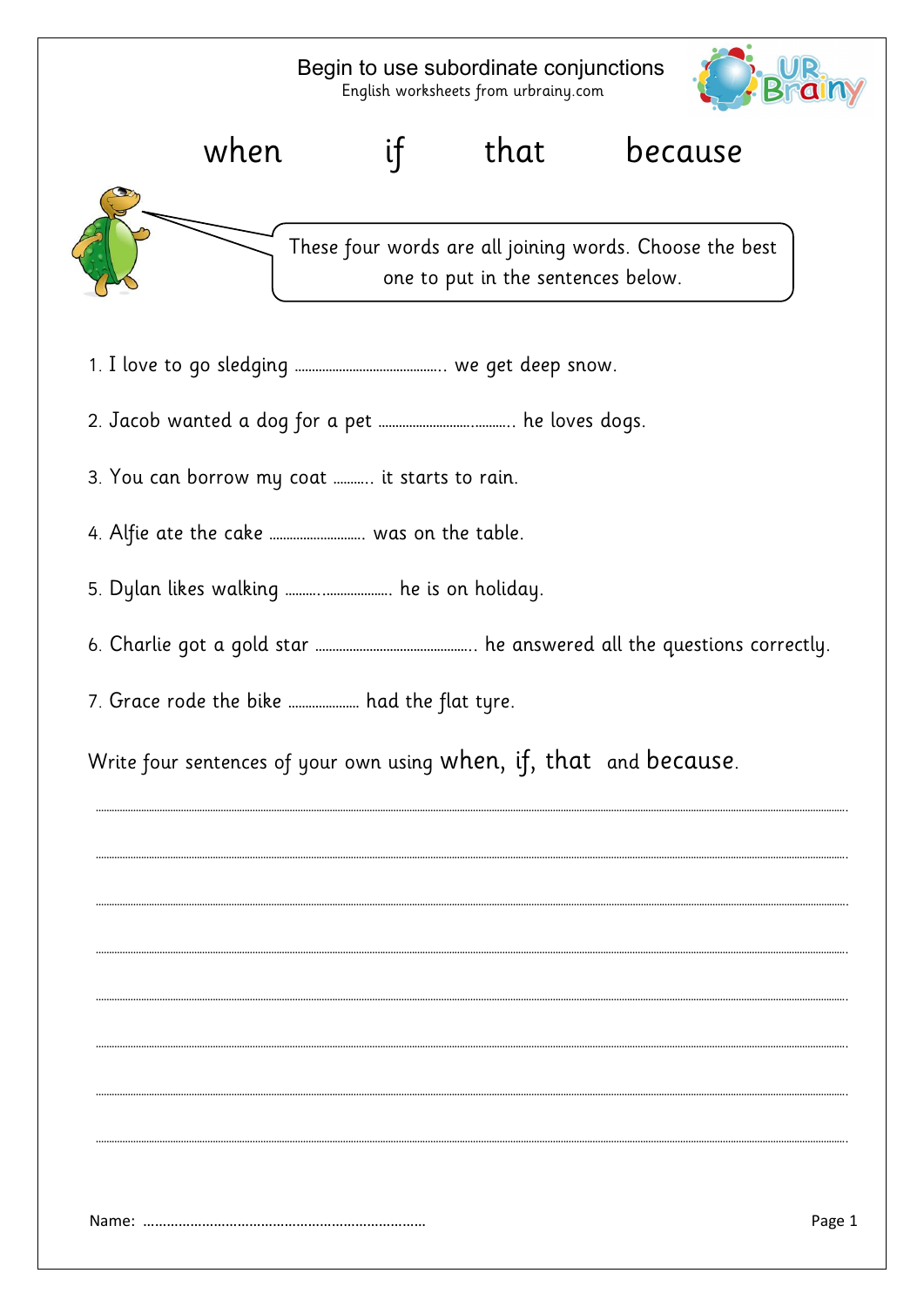# Begin to use subordinate conjunctions English worksheets from urbrainy.com





# These four words are all joining words. Choose the best one to put in the sentences below.

- 1. The icicles are dripping …………………………………….. it is getting warmer.
- 2. Noah wanted the toy soldier ……………………….……….. was standing in the shop window.
- 3. Freya will only go to the party ……….. her mother says yes.
- 4. Dad turned on the car lights ………………………. it started to get dark.
- 5. Dylan could not play his game ………..………………. he had forgotten to bring any batteries.

………………………………………………………………………………………………………………………………………………………………………………………………………………………………………………………….

………………………………………………………………………………………………………………………………………………………………………………………………………………………………………………………….

………………………………………………………………………………………………………………………………………………………………………………………………………………………………………………………….

………………………………………………………………………………………………………………………………………………………………………………………………………………………………………………………….

………………………………………………………………………………………………………………………………………………………………………………………………………………………………………………………….

………………………………………………………………………………………………………………………………………………………………………………………………………………………………………………………….

………………………………………………………………………………………………………………………………………………………………………………………………………………………………………………………….

………………………………………………………………………………………………………………………………………………………………………………………………………………………………………………………….

- 6. Dan wakes up early ……………………………………….. it is his birthday.
- 7. Grace will get a prize ………………… she wins the dance competition.

Write four sentences of your own using when, if, that and because.